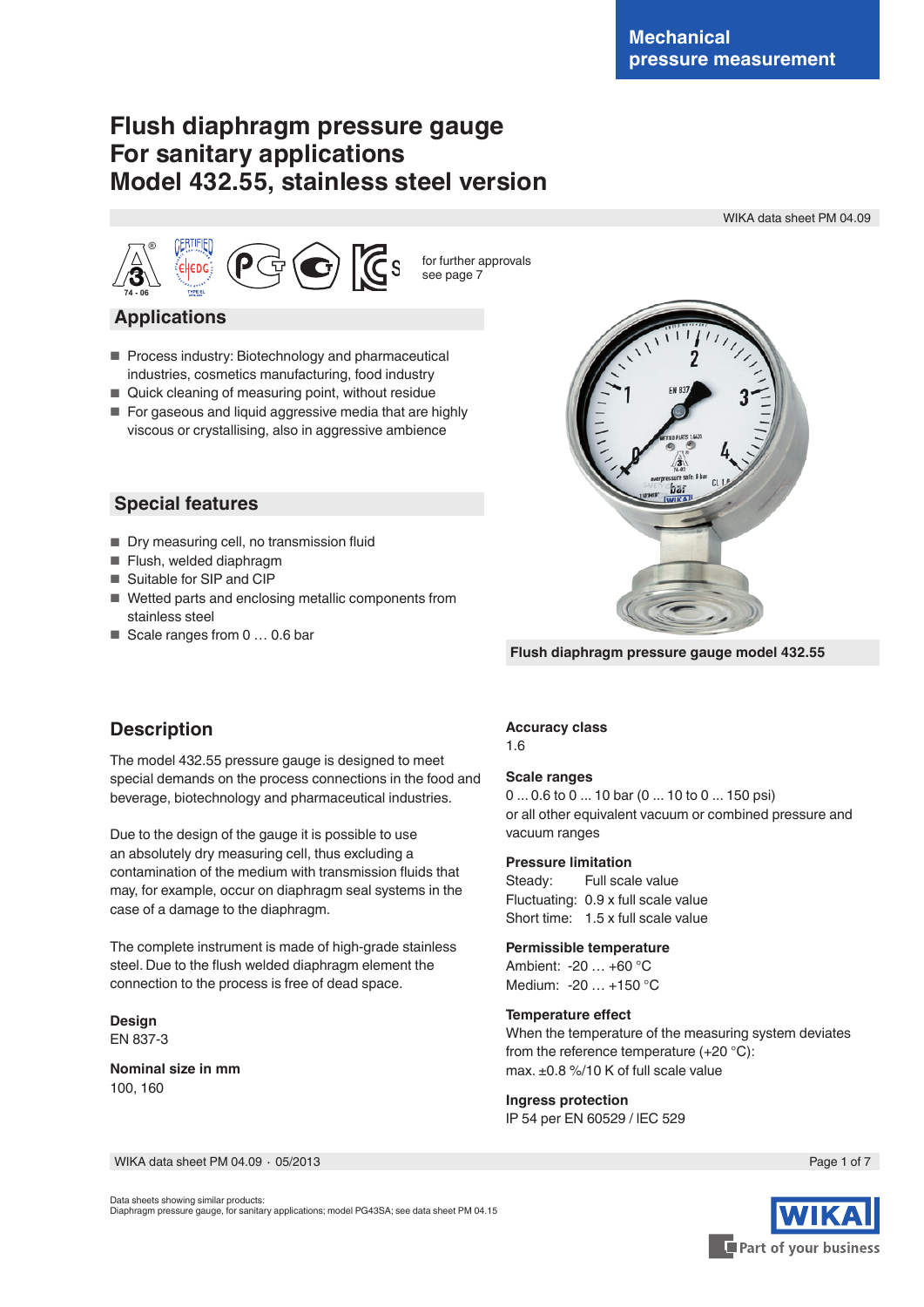## **Standard version**

## **Process connection**

Stainless steel 1.4435 (316L), lower mount (LM)

- Clamp connection

- Clamp connection per DIN 32676

- Clamp connection per ISO 2852

For exact designs and nominal widths see tables on page 2 and 3

## **Pressure element**

Diaphragm element, welded to the process connection, ≤ 6 bar: Stainless steel 1.4435 (316L) > 6 bar: Stainless steel 1.4568 Surface roughness  $Ra \leq 0.4 \mu m$  (except for weld seam)

## **Movement**

Stainless steel

### **Dial**

Aluminium, white, black lettering

### **Pointer**

Aluminium, black

### **Case**

Stainless steel

#### **Window**

Laminated safety glass

## **Bezel ring**

Cam ring (bayonet type), stainless steel

## **Dimensions in mm**

## **Standard version**

Type of process connection: Clamp connection per DIN 32676 Pipe standard: Pipes per DIN 11866 row B or ISO 1127 row 1

| IDN             | For pipe                    |    | <b>PN</b> Dimensions in mm |     |       |      |    |  |  |  |  |
|-----------------|-----------------------------|----|----------------------------|-----|-------|------|----|--|--|--|--|
|                 | Outer Ø x wall<br>thickness |    | <b>NS</b>                  | h   | Ø Plf | d    | k  |  |  |  |  |
| 60.3 (or DN 50) | $60.3 \times 2$             | 40 | 100                        | 85  | 48    | 77.5 | 15 |  |  |  |  |
|                 |                             |    | 160                        | 115 |       |      |    |  |  |  |  |
| 76.1 (or DN 65) | 76.1 x 2                    | 25 | 100                        | 85  |       | 91   |    |  |  |  |  |
| (option)        |                             |    | 160                        | 115 |       |      |    |  |  |  |  |

Type of process connection: Clamp connection per DIN 32676 Pipe standard: Pipes per DIN 11866 row C or ASME BPE

| <b>DN</b>                    | For pipe                           | <b>PN</b> | <b>Dimensions in mm</b> |             |       |             |    |  |  |  |  |
|------------------------------|------------------------------------|-----------|-------------------------|-------------|-------|-------------|----|--|--|--|--|
|                              | Outer Ø x wall $_{1}$<br>thickness |           | <b>NS</b>               | $\mathbf h$ | Ø Plf | $\mathbf d$ | k  |  |  |  |  |
| 2"                           | 50.8 x 1.65                        | 40        | 100<br>160              | 85<br>115   | 48    | 64          | 15 |  |  |  |  |
| $2\frac{1}{2}$ "<br>(option) | 63.5 x 1.65                        | 25        | 100<br>160              | 85<br>115   |       | 77.5        |    |  |  |  |  |
| 3"<br>(option)               | 76.2 x 1.65                        |           | 100<br>160              | 85<br>115   |       | 91          |    |  |  |  |  |

1) For maximum pressure range consider pressure rating of clamp.

# **Options**

- Other process connection, such as:
- Threaded connection per DIN 11851 with grooved union nut or threaded coupling
- VARIVENT®
- Aseptic flange connection per DIN 11864-2 form A with flange with groove or flange with notch
- Aseptic clamp connection per DIN 11864-3 form A with clamp with groove or clamp with notch
- others on request
- Wetted parts electropolished
- Case and ring polished
- Window from polycarbonate
- Higher overpressure safety
- Connection location at 3, 9 or 12 o'clock
- Switch contacts (data sheet AC 08.01)

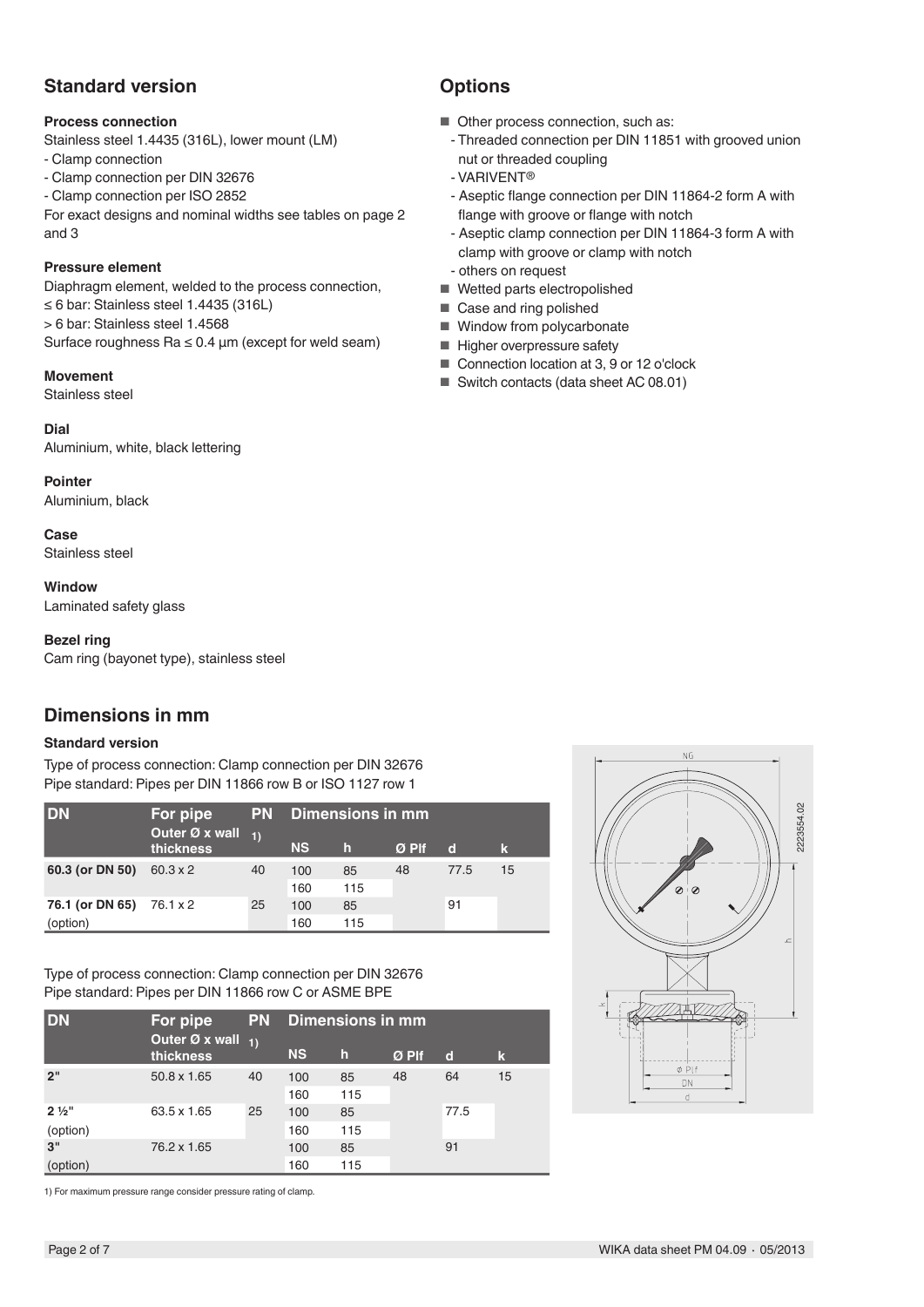#### Type of process connection: Clamp connection Pipe standard: Pipes per BS4825 part 3 and O.D.-tube

| <b>DN</b>                    | For pipe                    | <b>PN</b>  | Dimensions in mm |              |       |              |    |  |  |  |  |
|------------------------------|-----------------------------|------------|------------------|--------------|-------|--------------|----|--|--|--|--|
|                              | Outer Ø x wall<br>thickness | $\vert$ 1) | <b>NS</b>        | $\mathsf{h}$ | Ø Plf | $\mathbf{d}$ | k. |  |  |  |  |
| 2"                           | $50.8 \times 1.6$           | 40         | 100<br>160       | 85<br>115    | 48    | 64           | 15 |  |  |  |  |
| $2\frac{1}{2}$ "<br>(option) | $63.5 \times 1.6$           | 25         | 100<br>160       | 85<br>115    |       | 77.5         |    |  |  |  |  |
| 3"<br>(option)               | $76.2 \times 1.6$           |            | 100<br>160       | 85<br>115    |       | 91           |    |  |  |  |  |

Type of process connection: Clamp connection per DIN 32676 Pipe standard: Pipes per DIN 11866 row A or DIN 11850 row 2

| <b>IDN</b> | For pipe                    |            | <b>PN</b> Dimensions in mm |     |         |    |    |  |  |  |  |
|------------|-----------------------------|------------|----------------------------|-----|---------|----|----|--|--|--|--|
|            | Outer Ø x wall<br>thickness | $\vert$ 1) | <b>NS</b>                  | h   | $Ø$ Plf | d  | k  |  |  |  |  |
| 50         | $53 \times 1.5$             | 40         | 100                        | 85  | 48      | 64 | 15 |  |  |  |  |
|            |                             |            | 160                        | 115 |         |    |    |  |  |  |  |
| 65         | 70 x 2                      | 25         | 100                        | 85  |         | 91 |    |  |  |  |  |
| (option)   |                             |            | 160                        | 115 |         |    |    |  |  |  |  |

Type of process connection: Clamp connection per ISO 2852 Pipe standard: Pipes per ISO 2037 and BS 4825 part 1

| <b>DN</b> | For pipe                    | <b>PN</b> | <b>Dimensions in mm</b> |             |       |             |    |  |  |  |  |
|-----------|-----------------------------|-----------|-------------------------|-------------|-------|-------------|----|--|--|--|--|
|           | Outer Ø x wall<br>thickness | 1)        | <b>NS</b>               | $\mathbf h$ | Ø Plf | $\mathbf d$ | k  |  |  |  |  |
| 51        | $51 \times 1.2$             | 25        | 100                     | 85          | 48    | 64          | 15 |  |  |  |  |
|           |                             |           | 160                     | 115         |       |             |    |  |  |  |  |
| 63.5      | $63.5 \times 1.6$           |           | 100                     | 85          |       | 77.5        |    |  |  |  |  |
| (option)  |                             |           | 160                     | 115         |       |             |    |  |  |  |  |
| 70        | $70 \times 1.6$             |           | 100                     | 85          |       | 91          |    |  |  |  |  |
| (option)  |                             |           | 160                     | 115         |       |             |    |  |  |  |  |
| 76.1      | $76.1 \times 1.6$           |           | 100                     | 85          |       | 91          |    |  |  |  |  |
| (option)  |                             |           | 160                     | 115         |       |             |    |  |  |  |  |

EHEDG conformity only in combination with a Kalrez® stainless steel gasket from Dupont de Nemours or with a T-ring seal from Combifit International B.V.

1) For maximum pressure range consider pressure rating of clamp.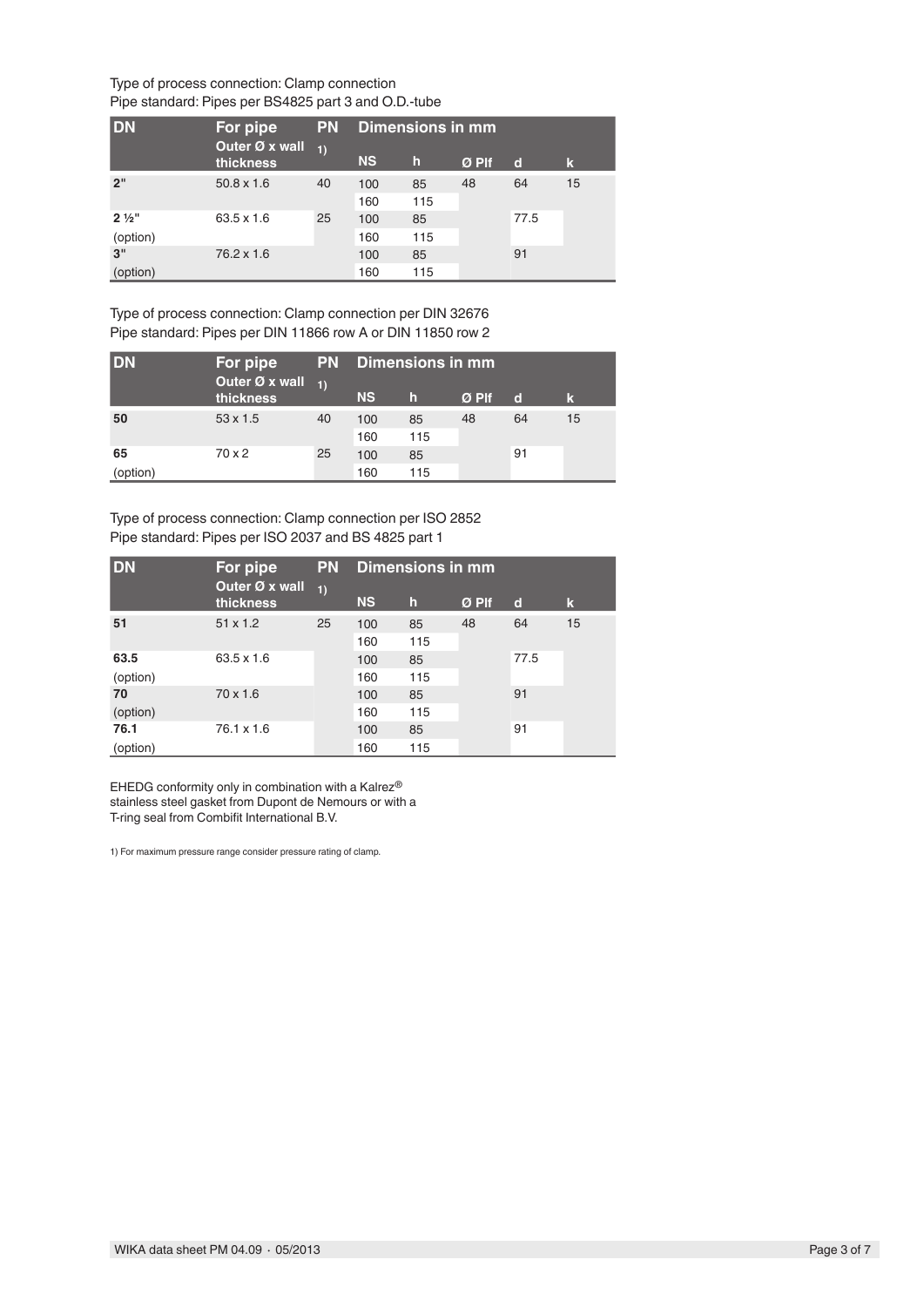## **Option**

Type of process connection: Threaded connection per DIN 11851 Pipe standard: Pipes per DIN 11850 row 2

## **with grooved union nut with threaded coupling**





2223520.03

2223520.03

| <b>DN</b> | For pipe                 | Dimensions in mm |      |           |         |                  |    |
|-----------|--------------------------|------------------|------|-----------|---------|------------------|----|
|           | Outer Ø x wall thickness | ZD.              | In 1 | h2        | $Ø$ Plf | G                |    |
| 50        | $53 \times 1.5$          | 100              | 85   | 92<br>122 | 48      | Rd 78 x 1/6 92   | 22 |
|           |                          | 160              | 115  |           |         |                  |    |
| 80        | $85 \times 2$            | 100              | 92   | 98        |         | Rd 110 x 1/4 127 | 29 |
|           |                          | 160              | 122  | 128       |         |                  |    |

EHEDG conformity only in combination with ASEPTO-STAR k-flex upgrade, sealing from Kieselmann GmbH. 3-A conformity only in combination with profile sealing from SKS Komponenten BV or Kieselmann GmbH.

#### **Option**

Type of process connection: VARIVENT®

| <b>Access unit</b> | DN    |           | Dimensions in mm |              |    |      |    |
|--------------------|-------|-----------|------------------|--------------|----|------|----|
| connection         |       | <b>NS</b> |                  | $\alpha$ PIf | n  | а    | ıп |
| Form N             | 40/50 | 100       | 89               | 48           | 84 | 12.3 | 19 |
|                    |       | 160       | 119              |              |    |      |    |

Suitable for installation into the VARINLINE® access unit from GEA Tuchenhagen EHEDG conformity only in combination with EPDM O-ring from GEA Tuchenhagen GmbH.

VARIVENT® and VARINLINE® are registered trademarks of the company GEA Tuchenhagen GmbH.

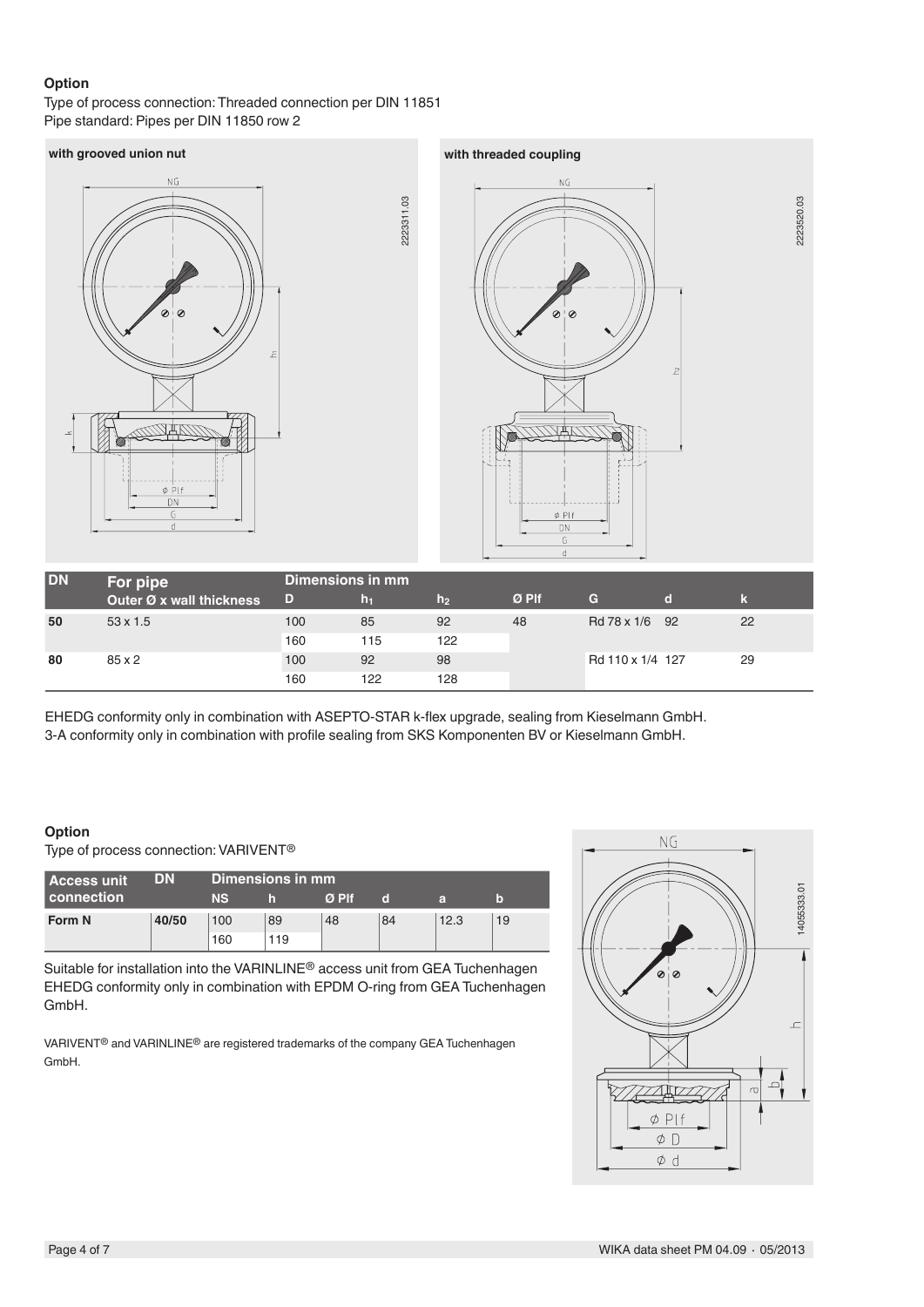#### **Option: Aseptic flange connection DIN 11864-2 form A**







14055653.01

14055653.01

Type of process connection: Aseptic flange connection per DIN 11864-2 form A Pipe standard: Pipes per DIN 11866 row A or DIN 11850 row 2

| <b>DN</b> | For pipe                    | <b>PN</b> |           | <b>Dimensions in mm</b> |       |      |      |     |     |                |    |              |                |                          |
|-----------|-----------------------------|-----------|-----------|-------------------------|-------|------|------|-----|-----|----------------|----|--------------|----------------|--------------------------|
|           | Outer Ø x wall<br>thickness | 1)        | <b>NS</b> | $\mathsf{h}$            | Ø Plf | d6   | d4   | K   | D   | a <sub>1</sub> | a2 | $\mathbf{b}$ | d2             | <b>Aseptic</b><br>O-ring |
| 50        | $53 \times 1.5$             | 16        | 100       | 85                      | 48    | 65.6 | 65.7 | 77  | 94  | 11.5           | 10 | 15           | $4 \times 0.9$ | $52 \times 5$            |
|           |                             |           | 160       | 115                     |       |      |      |     |     |                |    |              |                |                          |
| 65        | $70 \times 2.0$             | 16        | 100       | 85                      | 48    | 81.6 | 81.7 | 95  | 113 | 11.5           | 10 | 15           | $8 \times 0.9$ | 68 x 5                   |
|           |                             |           | 160       | 115                     |       |      |      |     |     |                |    |              |                |                          |
| 80        | $85 \times 2.0$             | 16        | 100       | 85                      | 48    | 97.6 | 97.7 | 112 | 133 | 13.5           | 12 | 15           | $8 \times 011$ | $83 \times 5$            |
|           |                             |           | 160       | 115                     |       |      |      |     |     |                |    |              |                |                          |

14055336.01

14055336.01

Type of process connection: Aseptic flange connection per DIN 11864-2 form A Pipe standard: Pipes per DIN 11866 row B or DIN ISO 1127 row 1

| <b>DN</b>                 | For pipe                    | <b>PN</b>                     |           | Dimensions in mm |         |      |    |             |                |             |      |     |    |                                |  |
|---------------------------|-----------------------------|-------------------------------|-----------|------------------|---------|------|----|-------------|----------------|-------------|------|-----|----|--------------------------------|--|
|                           | Outer Ø x wall<br>thickness | $\vert$ 1)                    | <b>NS</b> | $\mathsf{h}$     | $Ø$ Plf | d6   | d4 | $\mathbf K$ | D              | a1          | a2   | Tb. | d2 | <b>Aseptic</b><br>O-ring       |  |
| 60.3<br>$60.3 \times 2.0$ | 16                          | 85<br>71.9<br>48<br>72<br>100 |           | 85               | 103     | 11.5 | 10 | 15          | $4 \times 0.9$ | $58\times5$ |      |     |    |                                |  |
|                           |                             |                               | 160       | 115              |         |      |    |             |                |             |      |     |    |                                |  |
| 76.1                      | $76.1 \times 2.0$           | 16                            |           | 100              | 85      | 48   | 88 | 88.1        | 104            | 125         | 13.5 | 12  | 15 | $8 \times 011$ 73.5 $\times$ 5 |  |
|                           |                             |                               | 160       | 115              |         |      |    |             |                |             |      |     |    |                                |  |

Type of process connection: Aseptic flange connection per DIN 11864-2 form A Pipe standard: Pipes per DIN 11866 row C or ASME BPE 1997

| <b>DN</b>        | For pipe                    | <b>PN</b> |           | <b>Dimensions in mm</b> |            |      |      |             |      |      |    |               |                |                          |
|------------------|-----------------------------|-----------|-----------|-------------------------|------------|------|------|-------------|------|------|----|---------------|----------------|--------------------------|
|                  | Outer Ø x wall<br>thickness | 1)        | <b>NS</b> | h                       | $Ø$ Plf    | d6   | d4   | $\mathbf k$ | D    | a1   | a2 | b             | d2             | <b>Aseptic</b><br>O-ring |
| 2"               | 50.8 x 1.65                 | 16        | 100       | 85                      | 48         | 63.4 | 63.5 | 75          | 92   | 11.5 | 10 | 15            | $4 \times 0.9$ | $50 \times 5$            |
|                  |                             |           | 160       | 115                     |            |      |      |             |      |      |    |               |                |                          |
| $2\frac{1}{2}$ " | 63.5 x 1.65                 | 16        | 100       | 85                      | 48         | 75.8 | 75.9 | 89          | 107  | 11.5 | 10 | 15            | $4 \times 0.9$ | $62 \times 5$            |
|                  |                             |           | 160       | 115                     |            |      |      |             |      |      |    |               |                |                          |
| 3"               | 76.2 x 1.65                 | 16        | 100       | 85                      | 89.5<br>48 | 89.6 | 104  | 125         | 13.5 | 12   | 15 | $8 \times 11$ | $75 \times 5$  |                          |
|                  |                             |           | 160       | 115                     |            |      |      |             |      |      |    |               |                |                          |

1) Permissible pressure in bar; these pressures may only be applied when using suitable sealing materials up to a temperature from -10 to +140 °C.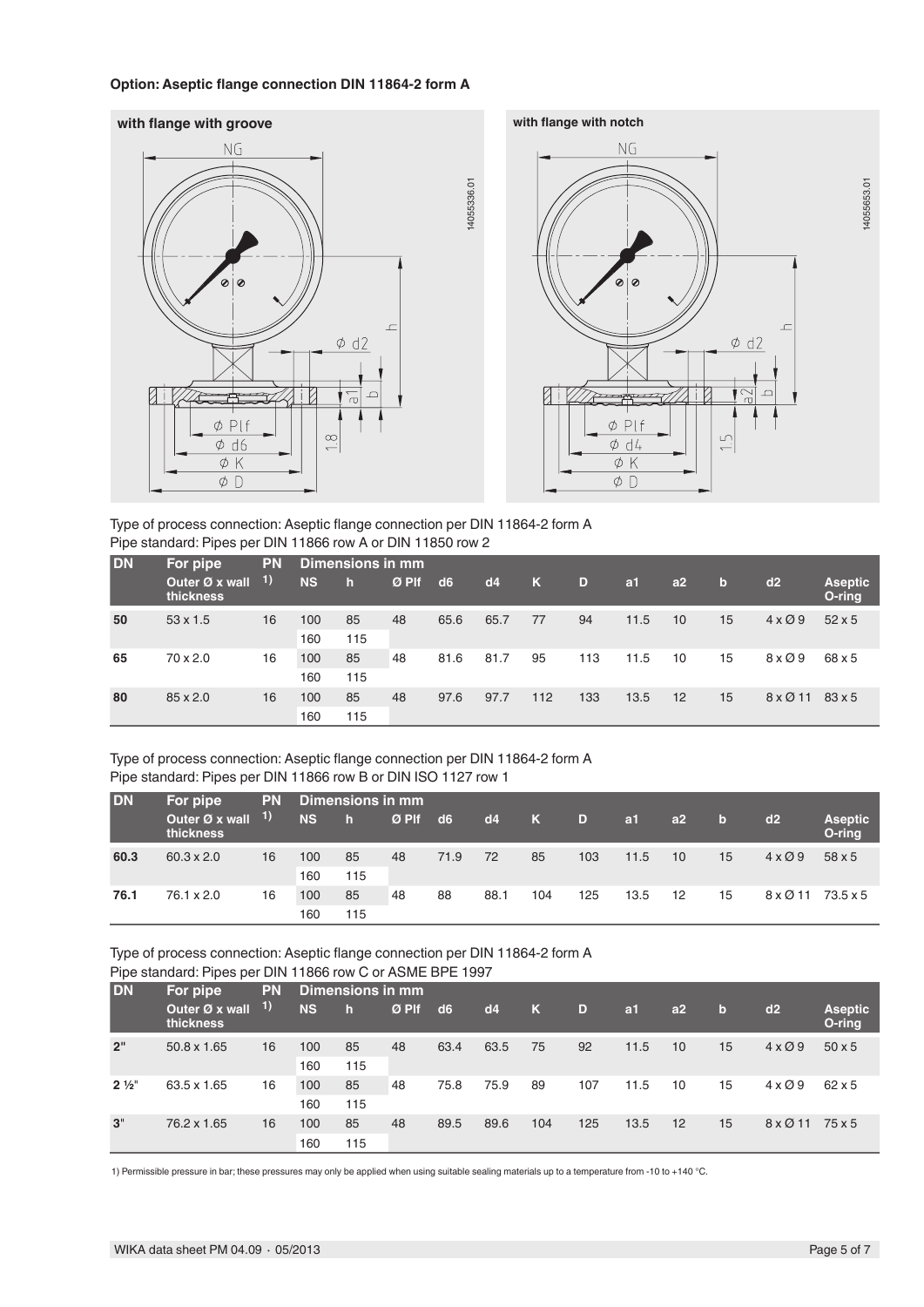#### **Option: Aseptic clamp connection DIN 11864-3 form A**





Type of process connection: Aseptic clamp connection per DIN 11864-3 form A Pipe standard: Pipes per DIN 11866 row A or DIN 11850 row 2

| <b>DN</b> | For pipe                    | <b>PN</b>  | <b>Dimensions in mm</b> |     |       |                |      |      |             |                          |
|-----------|-----------------------------|------------|-------------------------|-----|-------|----------------|------|------|-------------|--------------------------|
|           | Outer Ø x wall<br>thickness | $\vert$ 1) | <b>NS</b>               | h   | Ø Plf | d <sub>6</sub> | dd4  | D    | $\mathbf b$ | <b>Aseptic</b><br>O-ring |
| 50        | $53 \times 1.5$             | 25         | 100                     | 85  | 48    | 65.6           | 65.7 | 77.5 | 15          | $52 \times 5$            |
|           |                             |            | 160                     | 115 |       |                |      |      |             |                          |
| 65        | $70 \times 2.0$             | 25         | 100                     | 85  | 48    | 81.6           | 81.7 | 91   | 15          | 68 x 5                   |
|           |                             |            | 160                     | 115 |       |                |      |      |             |                          |
| 80        | 85 x 2.0                    | 16         | 100                     | 85  | 48    | 97.6           | 97.7 | 106  | 15          | $83 \times 5$            |
|           |                             | 160        | 115                     |     |       |                |      |      |             |                          |

Type of process connection: Aseptic clamp connection per DIN 11864-3 form A Pipe standard: Pipes per DIN 11866 row B or DIN ISO 1127 row 1

| <b>DN</b> | For pipe                    | <b>PN</b>  | Dimensions in mm |     |       |                |      |     |    |                          |
|-----------|-----------------------------|------------|------------------|-----|-------|----------------|------|-----|----|--------------------------|
|           | Outer Ø x wall<br>thickness | $\vert$ 1) | <b>NS</b>        |     | Ø Plf | d <sub>6</sub> | dd   | D   | b  | <b>Aseptic</b><br>O-ring |
| 60.3      | $60.3 \times 2.0$           | 25         | 100              | 85  | 48    | 71.9           | 72   | 91  | 15 | 58 x 5                   |
|           |                             |            | 160              | 115 |       |                |      |     |    |                          |
| 76.1      | $76.1 \times 2.0$           | 16         | 100              | 85  | 48    | 88             | 88.1 | 106 | 15 | $73.5 \times 5$          |
|           |                             |            | 160              | 115 |       |                |      |     |    |                          |

Type of process connection: Aseptic clamp connection per DIN 11864-3 form A Pipe standard: Pipes per DIN 11866 row C or ASME BPE 1997

| DN               | For pipe<br>Outer Ø x wall<br><b>thickness</b> | <b>PN</b><br>1) | Dimensions in mm |     |       |                |      |      |             |                          |
|------------------|------------------------------------------------|-----------------|------------------|-----|-------|----------------|------|------|-------------|--------------------------|
|                  |                                                |                 | <b>NS</b>        | h   | Ø Plf | d <sub>6</sub> | dd4  | D    | $\mathbf b$ | <b>Aseptic</b><br>O-ring |
| 2"               | 50.8 x 1.65                                    | 25              | 100              | 85  | 48    | 63.4           | 63.5 | 77.5 | 15          | $50 \times 5$            |
|                  |                                                |                 | 160              | 115 |       |                |      |      |             |                          |
| $2\frac{1}{2}$ " | 63.5 x 1.65                                    | 25              | 100              | 85  | 48    | 75.8           | 75.9 | 91   | 15          | $62 \times 5$            |
|                  |                                                |                 | 160              | 115 |       |                |      |      |             |                          |
| 3"               | 76.2 x 1.65                                    | 16              | 100              | 85  | 48    | 89.5           | 89.6 | 106  | 15          | 75x5                     |
|                  |                                                |                 | 160              | 115 |       |                |      |      |             |                          |

1) Permissible pressure in bar; these pressures may only be applied when using suitable sealing materials up to a temperature from -10 to +140 °C.